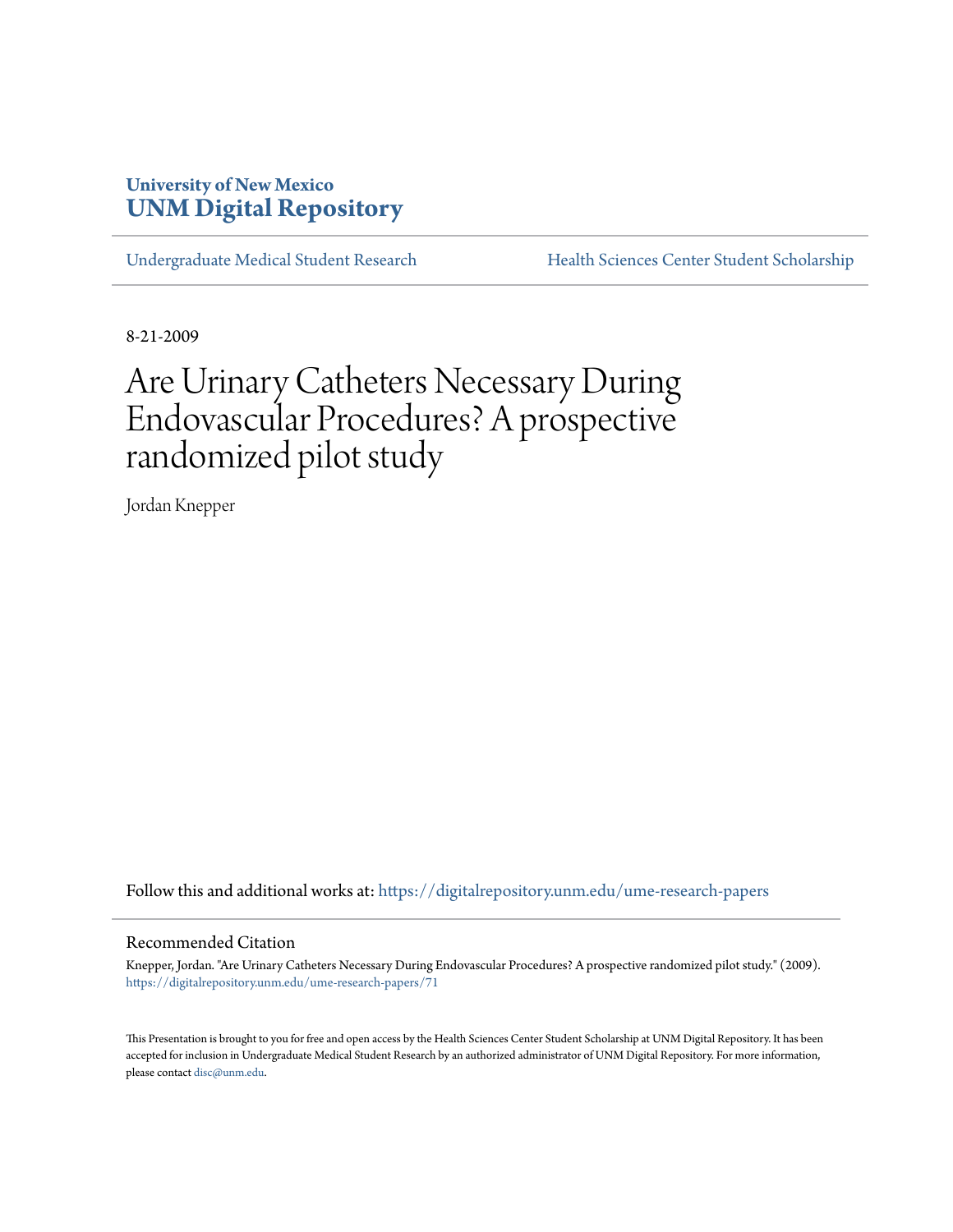# Are Urinary Catheters necessary during Endovascular Procedures? A prospective randomized pilot study

Medical Student Research Project

Jordan Knepper

Faculty advisor: Mark Langsfeld, MD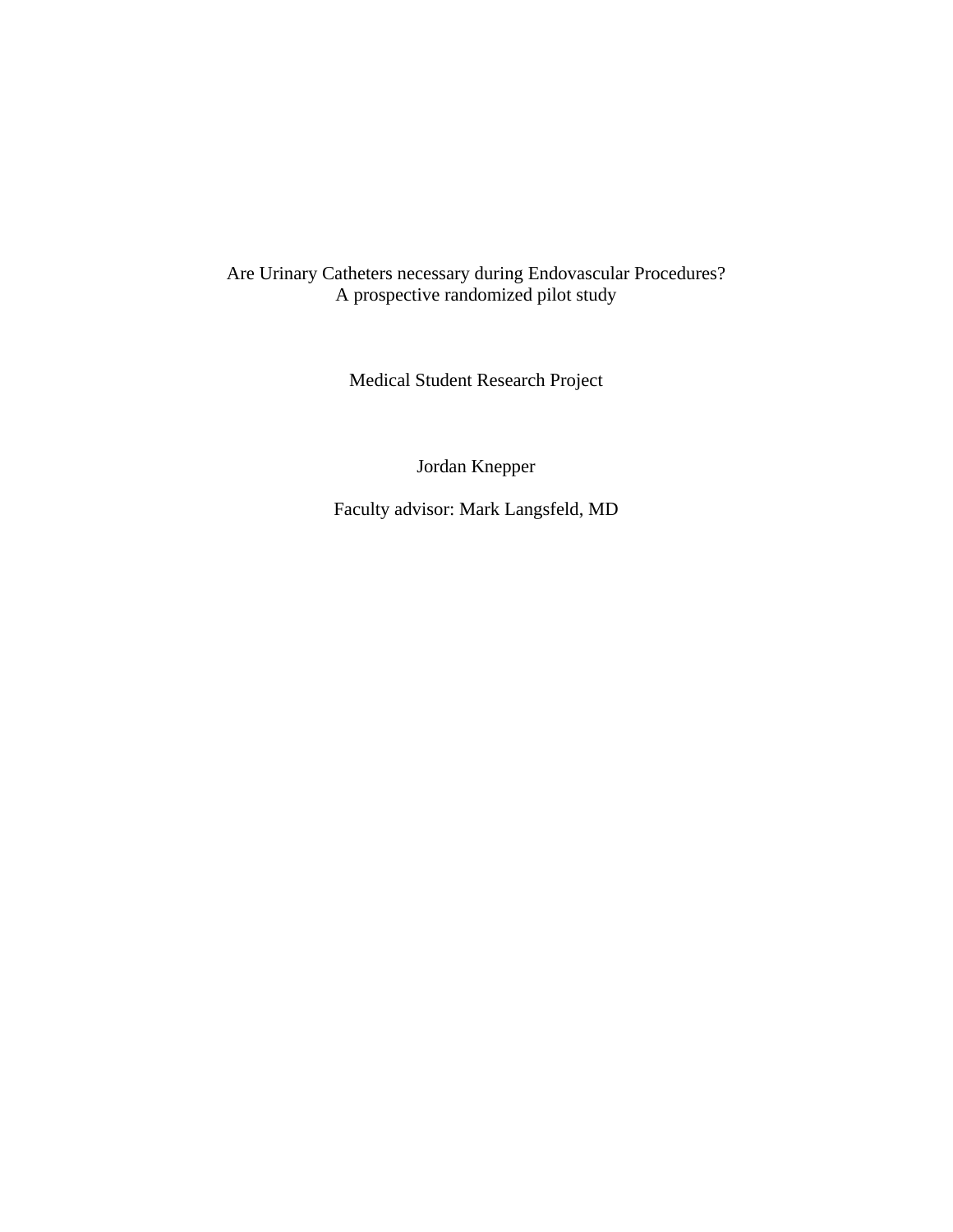# **Introduction**

# Background

The use of urethral catheterization in surgery can trace its root to  $19<sup>th</sup>$  century military surgeons utilizing them to prevent urinary retention after morphine use, and to minimized complications after spinal cord injury [1]. It has become a common surgical practice to place urinary catheters in patients during many interventions [2, 3]. This practice has little support in evidence based literature [4, 5]. In theory a urinary catheter is place to drain the bladder and avoid complications such as over dilatation of the bladder which may result in dystonia [2, 6]. These complications are not well demonstrated in their occurrence and have been poorly examined in short procedures, defined here as those interventions planned to take less than six hours [5, 7].

## Urethral Catheterization and its complications

 Inserting a catheter involves the use of sterile technique, as the person cleans the urethral meatus and surrounding structures, in order to insert the catheter in a sterile environment. Then a lubricated catheter is inserted into the urethra and is advanced past the sphincters until it is in the trigone area of the bladder. A balloon around the catheter is then inflated with saline to maintain placement. The catheter has an open end and is then connected to a bag for drainage [8]. This common pre-operative protocol has many steps and thus many points for complications to occur or for the introduction of pathogens. The exact rate of infection from insertion alone is not known exactly, but has been estimated to be as high as 14-27% per hospital stay if a catheter has been used , when urinary tract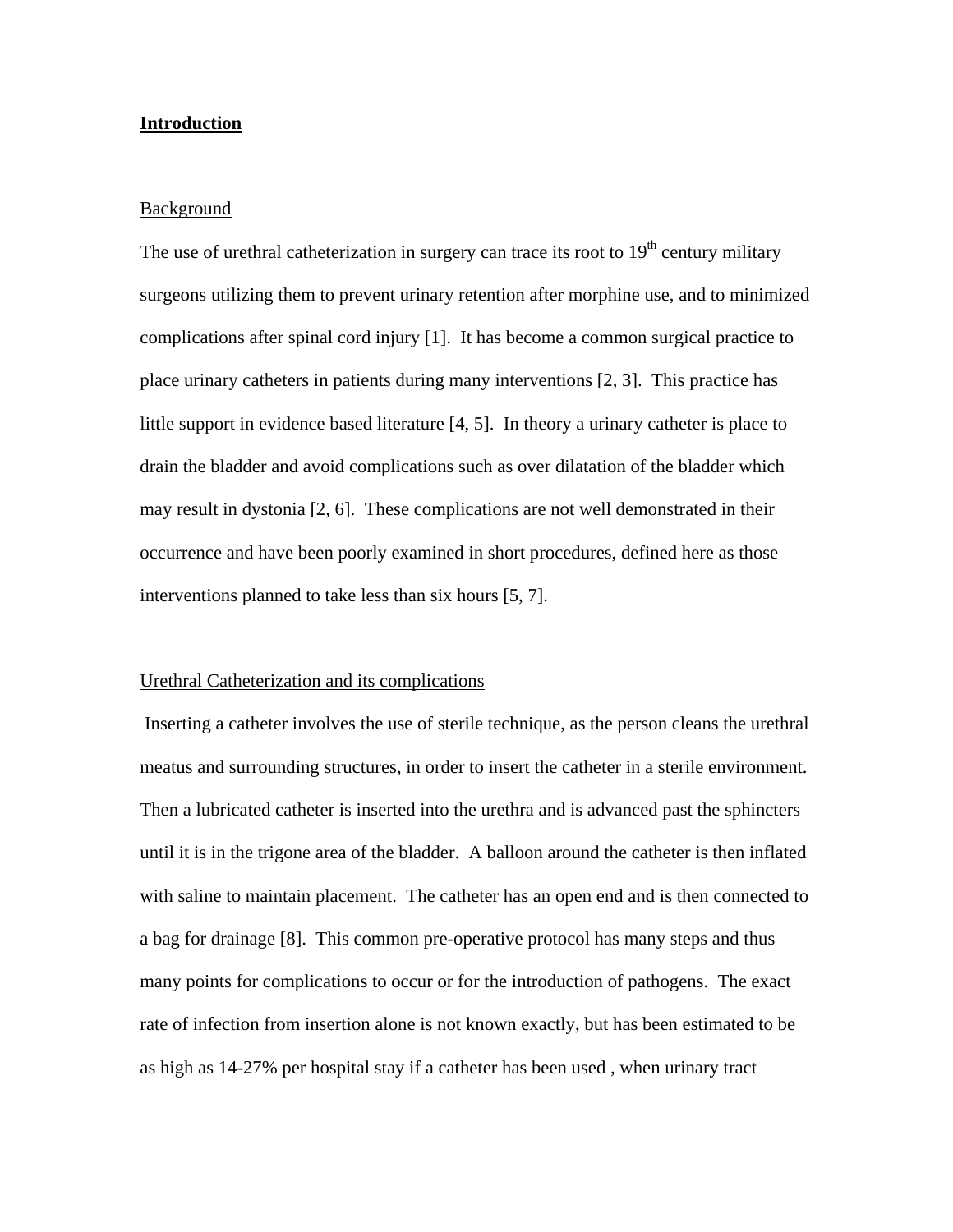infection (UTI) is defined as greater than  $10<sup>5</sup>$  colony forming units and/or symptoms consistent with a UTI [9]. It is known that urinary catheters do put a person at increased risk for infection and bacturia, which is observed as a rate of about 4-7% pre day a catheter remains in place [10]. These rates were found in all comers who were had a urinary catheter placed. The actual rate is surgical patients may be higher as the postoperative period is an immunocompromised state [11, 12]. Mechanical trauma can occur on insertion of the catheter, allowing a port of entry for bacteria [13]. Though some complications may be avoided with antibiotic use, there are no data in the literature to support the routine use of antibiotics for prevention of infectious complications when using a Foley catheter. In addition, drug resistance in urinary tract organisms is common and may promote a more serious infection[9, 12].

# Why urinary catheters are used.

A major reason why urinary catheterization is used is to prevent or aid in the treatment of urinary retention after the patient is anesthetized and to monitor hydration status [4, 11]. The risks for developing urinary retention were found to be increasing age, anorectal procedures, use of spinal anesthesia[4], and procedures longer than six hours [6]. In addition to its role in lowering the risk of certain complications, Foley catheters minimize bladder volume and thus help maximize space for abdominal procedures [3]. Another rare complication worth mentioning is acute renal failure. If micturation cannot be accomplished in a person who already has impeded renal function, a post –renal obstructive acute renal failure may present most notably risk in diabetic patients [6]. These patients may also developed acute renal failure, and this case the catheter is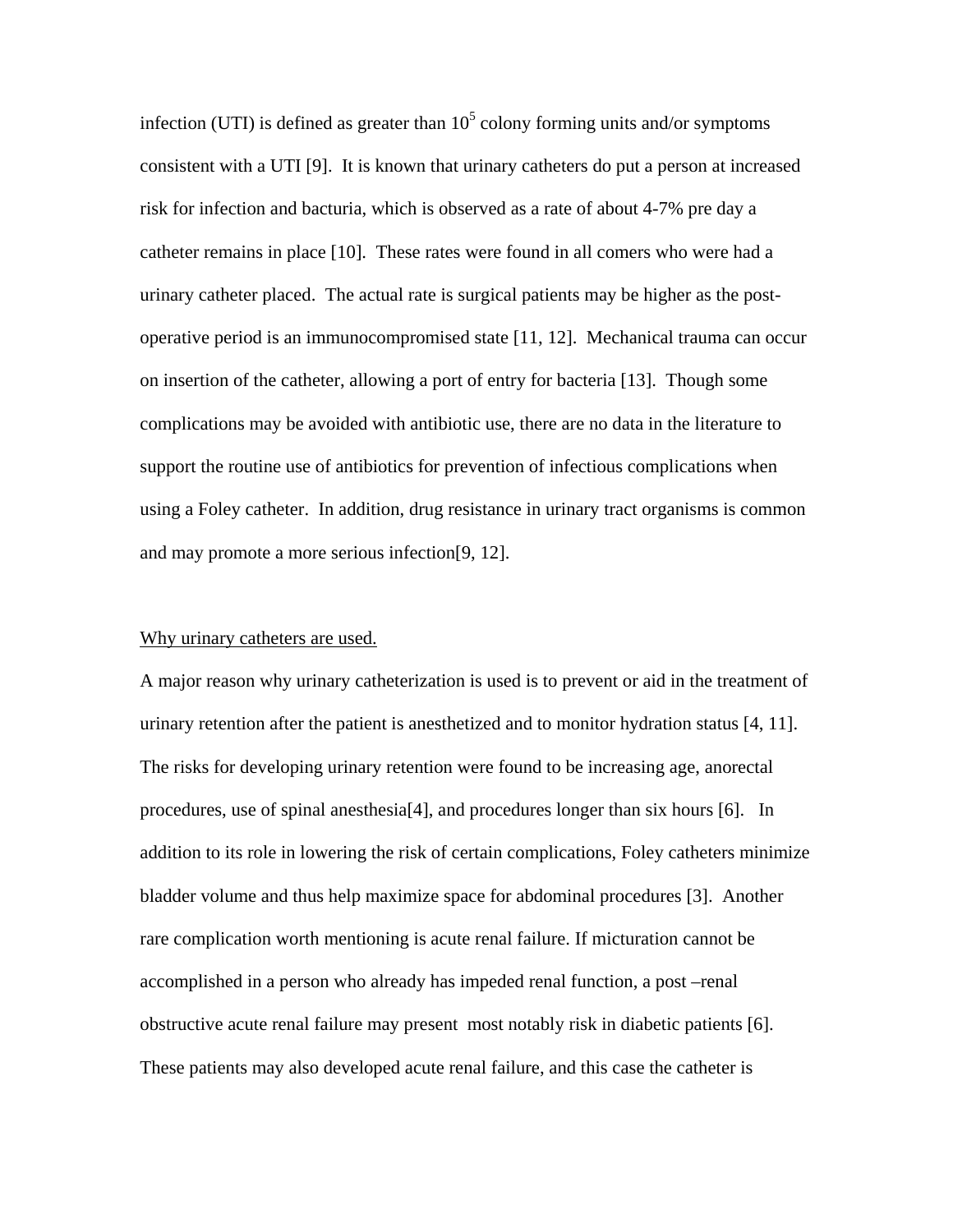indicated to monitor urine output during surgery. This is more validated in long, highly invasive procedures [6].

# Review of Current Practice

In current practice, there are many procedures, especially those shorter that 6 hours, where many surgeons do not insert a urinary catheter [14]. Additionally, some surgeons only insert a catheter in the post-operative period if the patient is unable to void [15]. It is possible in current practice that urinary catheters are overused and pose unneeded infectious risks [5]. In one clinical review, the authors conclude that catheters must be used sparingly and should only be used when antimicrobial engineering precautions are taken and when proper technique is used and there is an absolute indication, such as those described above [5].

#### Review of data regarding necessity of catheter use

There are very few studies that review the need for or the use of urinary catheters during surgical procedures. One such review studied the need for catheterization in laparoscopic cholecystectomies. This trial showed that in this procedure there is a reduction of cost and no change in outcome or catheter related complication rate if the Foley catheter was omitted [16]. Similarly, in two nearly identical non-randomized prospective studies involving orthopedic operations, the authors looked at overall infection rates in patients with universal pre, intra and post operative catheterization versus catheterization only as needed post-operative. They concluded there was no significant difference in infections, but noted a \$400- \$600 saving if catheterization was done on an as needed basis [14, 15].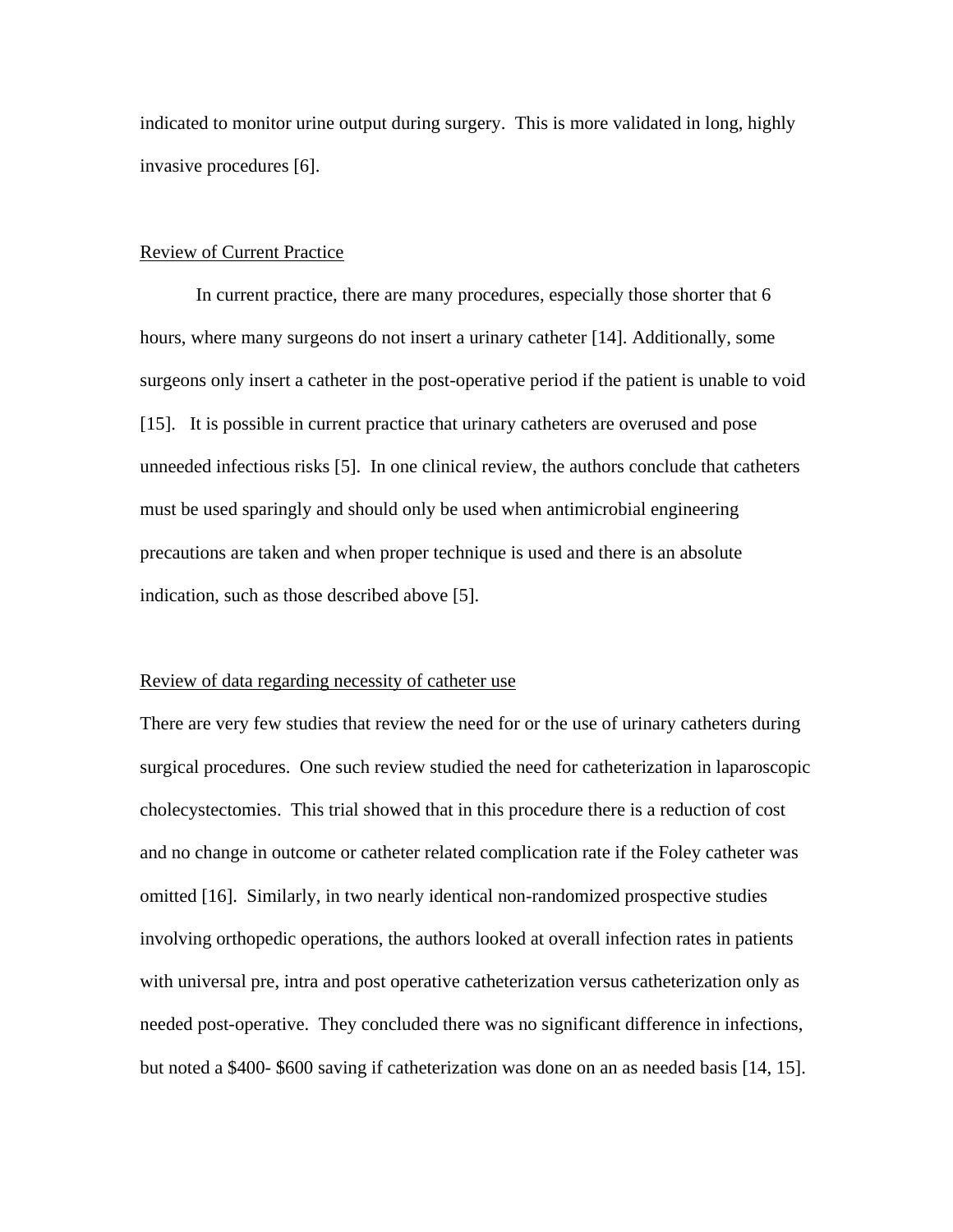Unfortunately, this is a thorough sampling of the few studies in this area; none are randomized and all examine a single procedure. Thorough detailed reviews and metaanalyses in this area are also lacking.

# Justification for this study

Few high quality evidence based studies examine the use of urinary catheters in surgical procedures, and catheters are commonly inserted pre-operatively. Our study would examine the use of Foley catheters with endovascular procedures. There is also a debate in the literature which type of urinary catheter is needed, and if they are needed at all in uncomplicated patients, as such we will examine the confounding factors in patients being examined.

## **Methods**

A randomized prospective control trial was be undertaken after IRB applications were approved by the University of New Mexico IRB. All portions of the study were carried out at UNMH.

# Inclusion and Exclusion-

The study population consisted of endovascular patients on an intent-to-treat basis. All patients were non-emergent and male or female, undergoing endovascular procedures,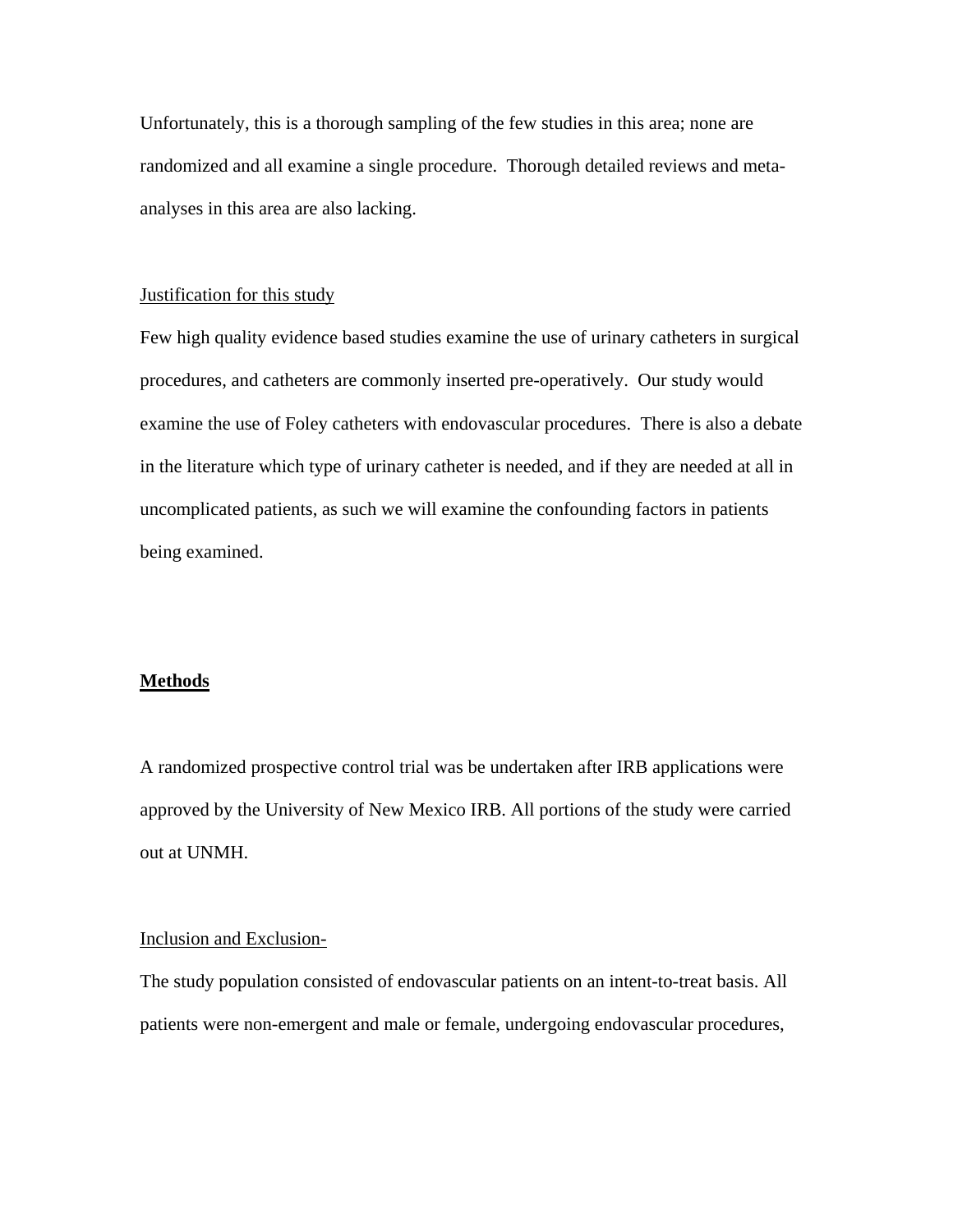anticipated to be less than 4 hours and gived informed consent. These patient were all18 or older.

Subjects were excluded if there was an absolute requirement for a Foley catheter, such as urinary retention, chronic renal disease or other similar conditions, or those having long term placement of urinary catheter. Also patient with diagnosed BPH felt to be severe based on chart review were excluded.

#### Randomization -

A randomized sequence was generated by permuted blocks method (variable block sizes). The sequence was concealed in opaque sealed envelopes which were allocated to the patient after recruitment but only opened by the circulating nurse only after the patient is anaesthetized, blinding the patients and person evaluating and assigning envelopes to their assigned grouping. The nurse inserted or did not insert a catheter as directed by the randomized envelope and then the operation proceeded as normal. Only patients meeting all inclusion and having no exclusion criteria and giving informed consent were randomized.

#### Data collection-

All the data was collected by a single assessor. Patients' personal characteristics, history of UTI and urinary symptoms were collected using standard data form in the preoperative data collection. Urinary symptoms in the early postoperative period were recorded before discharge and if clinically indicated a urinalysis was done. At the first postoperative visit at one to two weeks later, patients will be questioned about urinary symptoms and if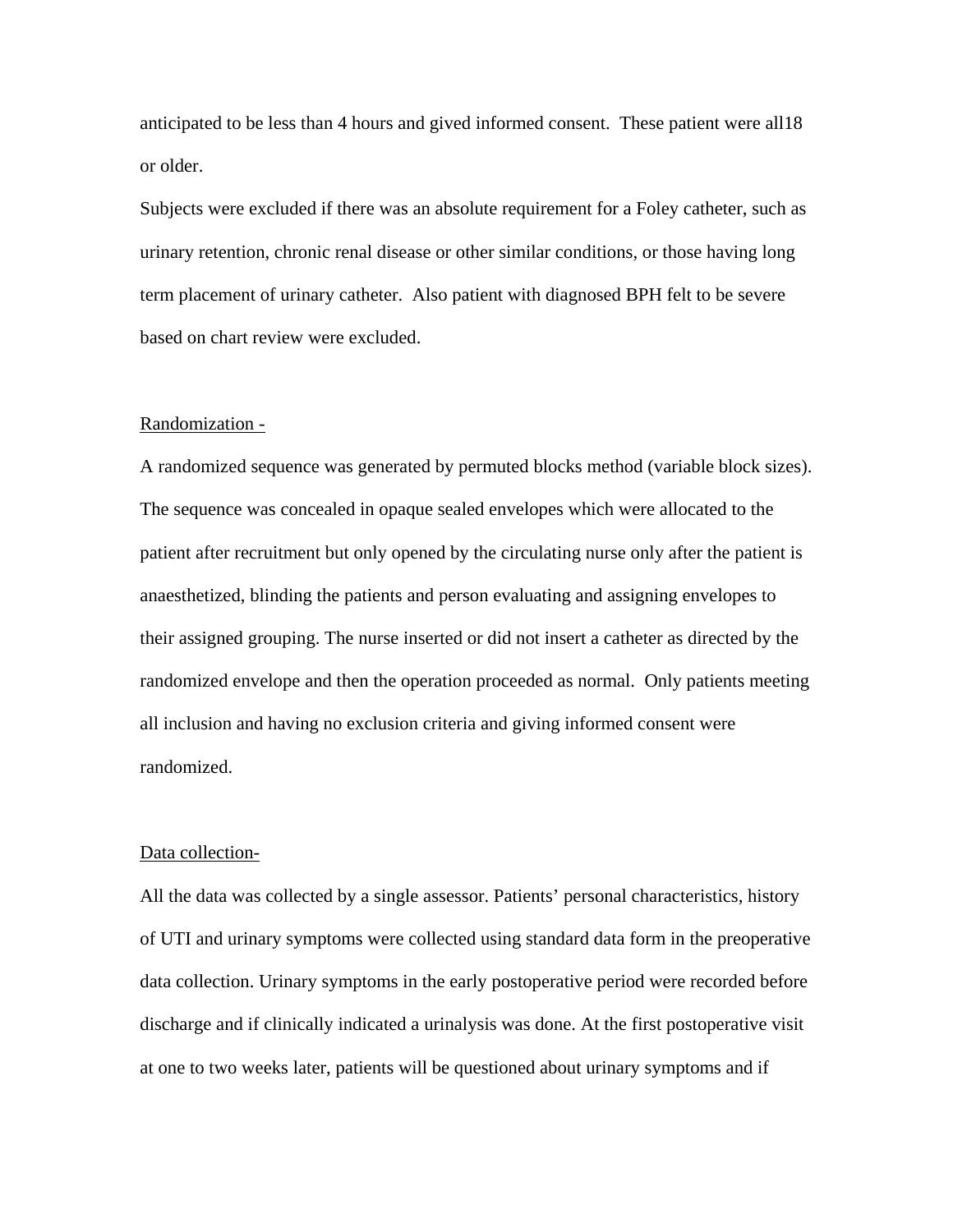clinically indicated a urinalysis was done. Outcome measures included requirement of catheterization in the non-catheterized group, bladder injury, postoperative catheterization, urinary symptoms, and UTI. Urinary symptoms include those which occurred in the early postoperative period (postoperative day 0 or day 1) and the late postoperative period (postoperative day 6 or day 7). UTI was defined as bacterial count greater than  $10^5$  colony forming unit per mL in the urine culture [7, 16]. To gage urinary retention bladder volumes via ultrasound or measurement of catheterized urinary volumes may be analyzed. Cost related to catheterization or non catheterization and its complications, including UTI rate, length of stay and adverse events including retention will also be recorded and analyzed.

#### Statistics:

Descriptive statistics will be utilized, including means, medians, modes and averages. Chi-square test with continuity correction will be used. The differences in the numerical data were compared using independent t-test. All data was analyzed using SAS 9.1 statistical suite.

## **Results**

## Demographics:

128 patients were eligible for the study, and of these 28 patients gave informed consent, and 21 patients meet all inclusion and had no exclusion criteria and were randomized. 11 patients were randomized to the no urinary catheter group, 10 were randomized to the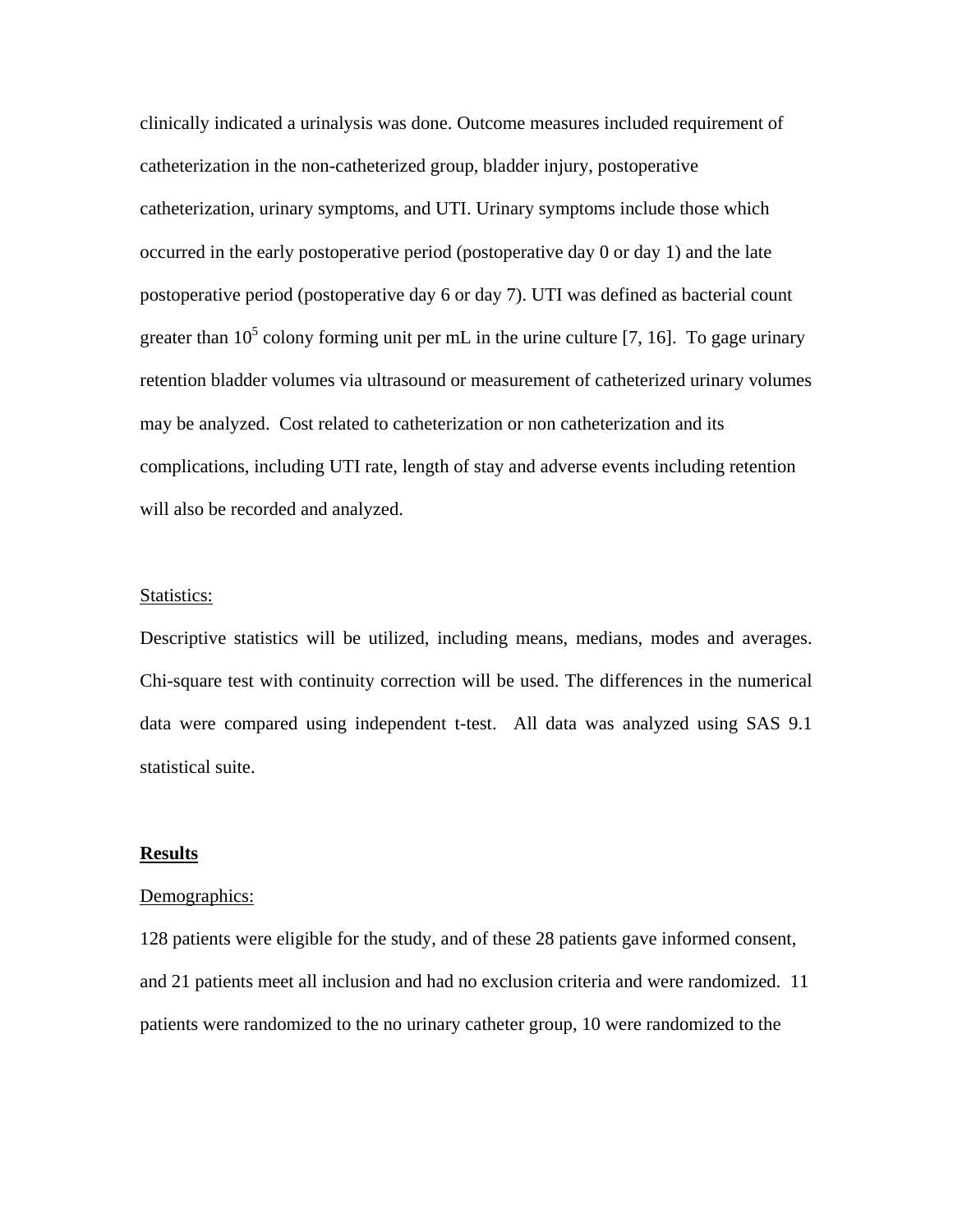group receiving urinary catheter. One patient in the urinary catheter group did not show up for his operation, but remains in that data on as it is presented in intent to treat basis.

The average age in the no urinary catheter group was 55 year (Std dev=13.7) with a range of 26 to 76 years. In the urinary catheter group the average age was 65 (Std dev= 10.7) with a range of 48 to 79 years. The Z value is 1.8332 with a two-sided t approximation of 0.0817. In the no urinary catheter group there were 6 females and 5 males in the urinary catheter group there were 5 males and 5 females. None had preexisting renal failure, severe BPH or other renal or urological issues, but 5 patients in the urinary catheter group and 6 in the no urinary catheter group had type 2 Diabetes Mellitus.

#### Interventions and Outcomes:

All patients were scheduled for vascular contrast fluoroscopy with or without endovascular intervention. The duration of the procedures on average was 150 minutes (std dev 97.2), the no urinary catheter average time was 127 minutes the urinary catheter group average was 173 minutes with p<0.05 between the groups. No patients died during their procedures, no patients suffered renal failure or urinary retention.

 Of the patients enrolled in this trial 3 had events related to use or lack of use of urinary catheters. 4 people in the no catheter group and 5 in the urinary catheter group had clinically indicated urinalysis due to symptoms in the first two post-operative weeks. Of the 9 urinalysis performed, 8 were normal and 1 in the catheter group had a UTI. The 2 other events noted were patients who did not have urinary catheters placed during angiograms and due to clinical judgment of the surgeon had a catheter placed post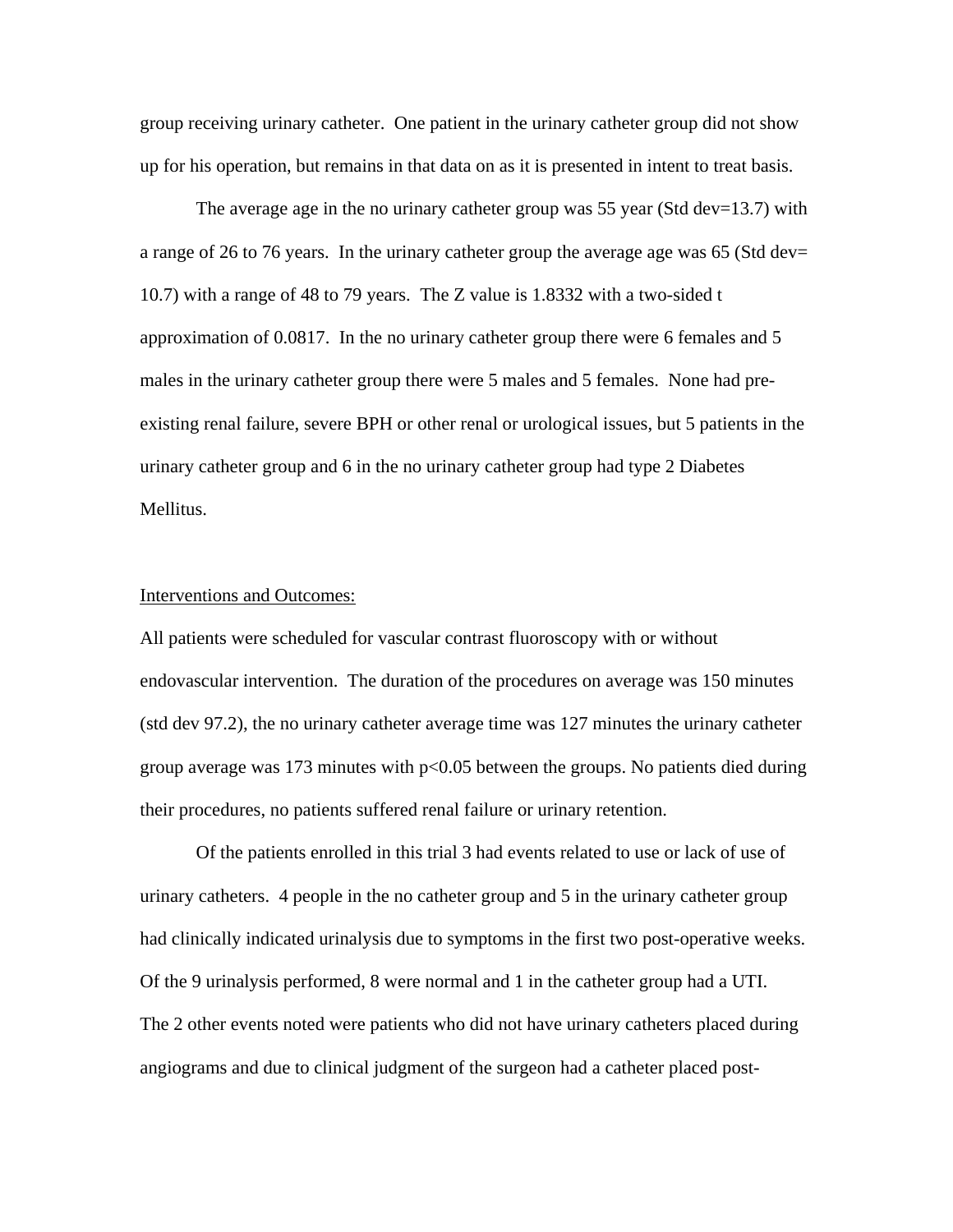operatively. The difference in complication rate regardless of type did not reach statistical significance with  $p=0.28$ .

# Financial Outcomes:

 Lastly, financial data was analyzed; the U.S. dollar amount recorded is based on the facility charge only and is exclusive of physician fee or special equipment not billed by the hospital. The average cost per procedure was \$10900, with a range of \$0 (the patient who was randomized but did not undergo an operation) to \$22500. The average cost in the no urinary catheter group was \$10540 and \$11120 in the urinary catheter group. Based on itemized financial statement the average cost to insert a catheter is the urinary catheter group was \$340 with a range of \$325 to \$475. The average cost to insert the post-operative catheters in the no catheter group was \$242, averaged across the 11 no catheter patient to cost \$41.25 per patient. Where the one UTI in the catheter group cost \$1100 (inclusive of testing, antibiotics and follow-up), when group averaged across the 10 patients in the urinary catheter group cost \$110 per patient. With a p value less than 0.05, thus reaching statistical significance.

# **Discussion**

 Urinary catheterization during endovascular procedures is not standardized at our institution and is largely dependent on the surgeon's impression of the patient and likely duration of the procedure. We found no major complications of urinary retention or renal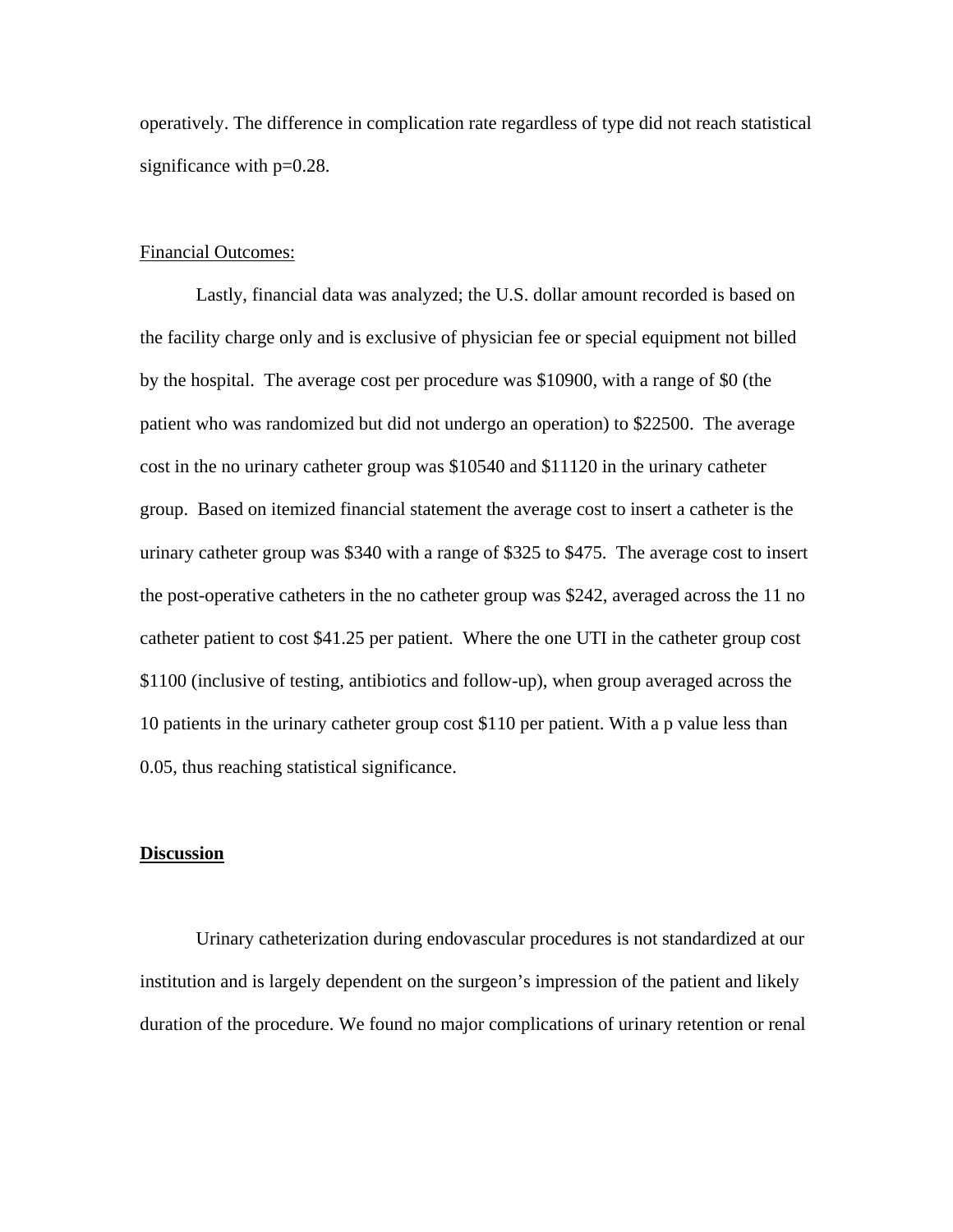failure in the group who did not receive a urinary catheter in our patients undergoing relatively short endovascular procedures.

 The two groups, who appear relatively similar in demographic criteria, though some large variances occur due to the small N, had statistically similar outcomes and complication rates over the small number of patients being analyzed at this phase of the study  $(n=1)$ . But with an N value this low looking for relatively rare event we may see a significant difference if the studied continued to evaluate a larger number of patients. But we did find an unexpected event, in the non-catheterized group. In this group, 2 patients had post-operative catheters inserted by the surgeon as when post-operative anatomy was being examined after these patients received a relatively large IV volume of radio-opaque contrast, the bladder was visualized to be large and as these patients would have to lay flat for a number of hours the surgeon felt it necessary to provide bladder drainage for both patient comfort and to ensue the hemostasis would be maintained by patients remain flat.

 One UTI was diagnosed in the group of 10 patients randomized to urinary catheterization; this corresponds to the above described rate of approximately 5-10% in the post-operative period. This complication was far more costly per incident described than those in that occurred in the non-catheterized group, lending some thought into another complication of use of urinary catheters in these endovascular cases.

 The note able differences between the two groups can be seen in the financial outcomes data. The cost of their intervention averaged near \$10000, but the insertion of a urinary catheter cost about \$340 adding nearly 3% to the facility fee portion of the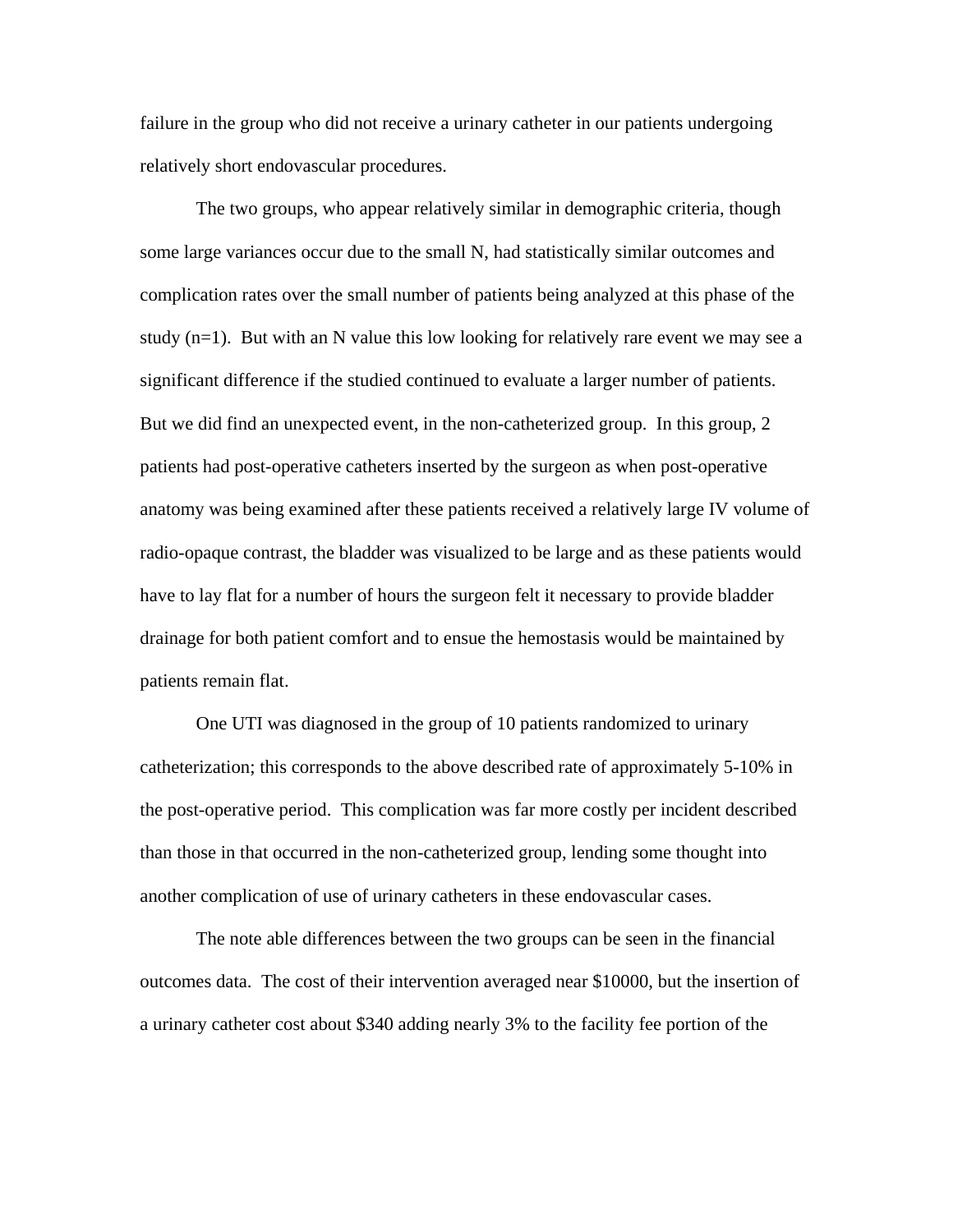intervention. Additionally, the cost of a catheter related urinary tract infection in the one occurrence was \$1100, adding nearly 10% to the average facility charge for intervention.

 Though the N of 21 in this early report of our trial we can begin to notes come trends. In non-acute, non-critical patient's underling diagnostic or therapeutic endovascular procedures, it is likely safe to operate with or without a urinary catheter in place. Additionally, in light of the expanding cost of medical service there is a significant increase in cost, 2-10% of the facility charge, in patients undergoing similar procedures with the main difference being intra-operative drainage of urine by Foley catheter.